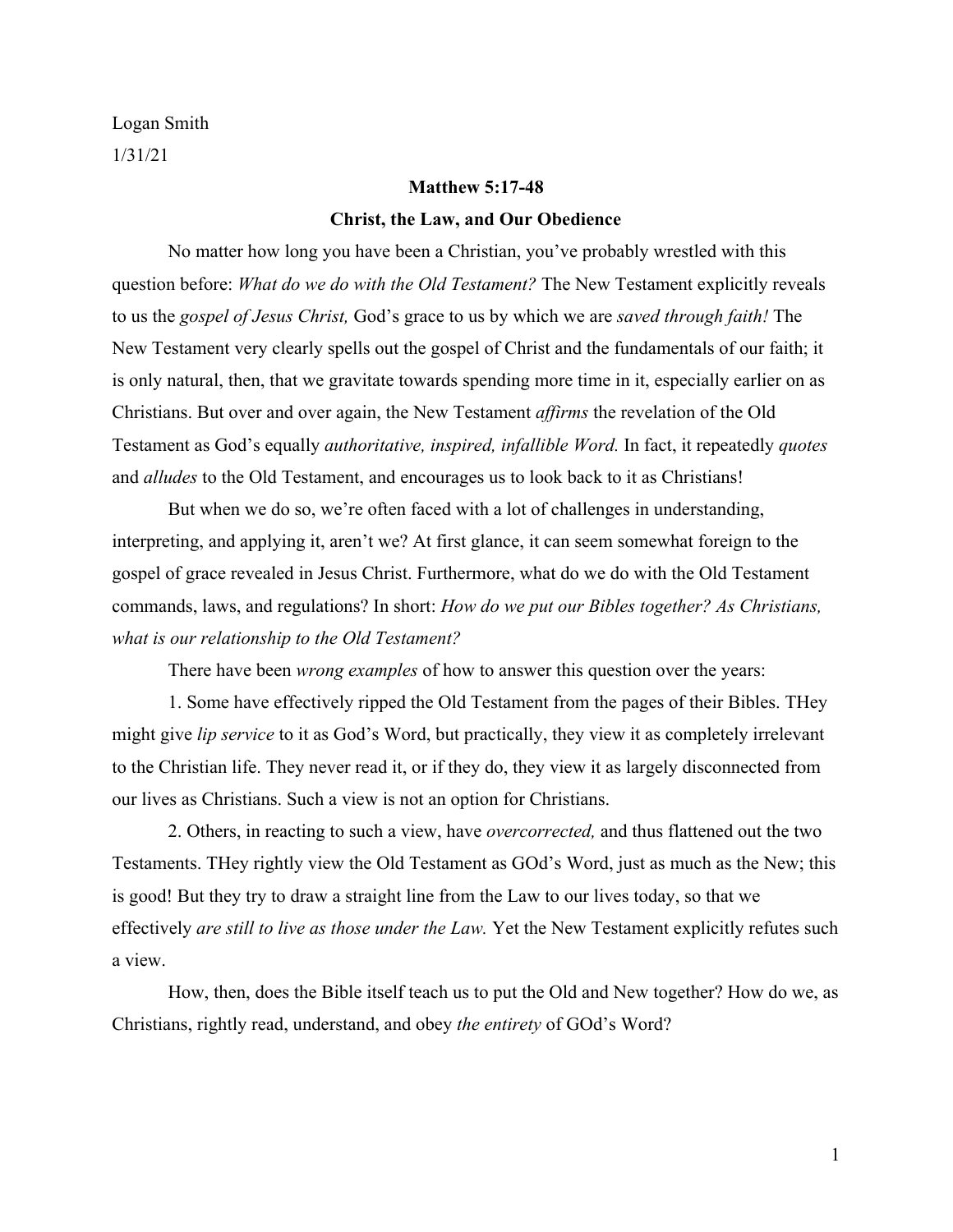In **Matt. 5:17-48,** we see how *both Testaments* fit together: *it all centers around Jesus Christ!* Here, Jesus tells us that he by no means does away with the Old Testament - he *fulfills all of it.* And this means that he also authoritatively shows and teaches us *how we are to live in light of his fulfillment.* As Christ fulfills the Law of the Old Testament, this doesn't mean the Law ceases - it means we live under *the Law of Christ,* which the Old Testament points to.

First, Christ tells us how this relationship works. Secondly, he gives **six examples** of what this looks like in our lives.

# **I. Christ Fulfills the Entire Old Testament, Including the Law (vv.17-20)**

In verses 17-20, Jesus affirms that the *entirety of the Old Testament* is God's *valid, authoritative Word.* He begins, in verse 17, by declaring he came *not "to abolish the Law or the Prophets...but to fulfill them."* This phrase, *"the Law and the Prophets,"* is often used in the NT as a shorthand way of referring to the entire Old Testament (which wasn't a phrase they used yet).<sup>1</sup> In verse 18, Jesus continues the thought but simply refers to *"the Law."* This can *also* be a shorthand reference to the *entire* Old Testament. For example, in **John 10:34**, Jesus says, "Is it not written in your Law?" and then immediately quotes *Psalm 82.* Likewise, in **1 Cor. 14:21,** Paul quotes *Isaiah*, then says it is written *in "the Law."* Clearly, the N.T. writers can use this to refer to the entire Old Testament. So then, when Jesus refers to the *"Law and the Prophets"* and *"the Law"* in **vv.17-18,** he is referring to the entirety of the Old Testament scriptures.

He is making it very clear that he *did not* "come to abolish" the Old Testament. On the contrary, Christ came to *fulfill* the Old Testament scriptures. Since the beginning in chapter 1, Matthew has been making this point, but here we see it *explicitly stated:* Jesus Christ stands at the very *center* of God's Word, the Bible; all of Scripture, both Old and New Testaments, *point to*, *center around,* and are *fulfilled in* Jesus Christ! In order to rightly understand, believe in, teach, and obey the Old Testament, then, we must rightly understand it as *pointing to* Christ, in whom it is fulfilled.

And this emphatically refers to *the whole O.T.* - "*Not an iota, not a dot"* not the smallest letter of the alphabet, not the dot of an "i" or the cross of "t," *"will pass from the Law until all is accomplished."* Every bit of it points to Christ, as the eternal, unchanging, unerring, authoritative Word of God. Therefore, it does not err; it does not go unfulfilled; it is not dismissed or brushed

<sup>1</sup> cf. Mt. 7:12; 11:13; Lk. 16:16; Acts 13:15; Rom. 3:21.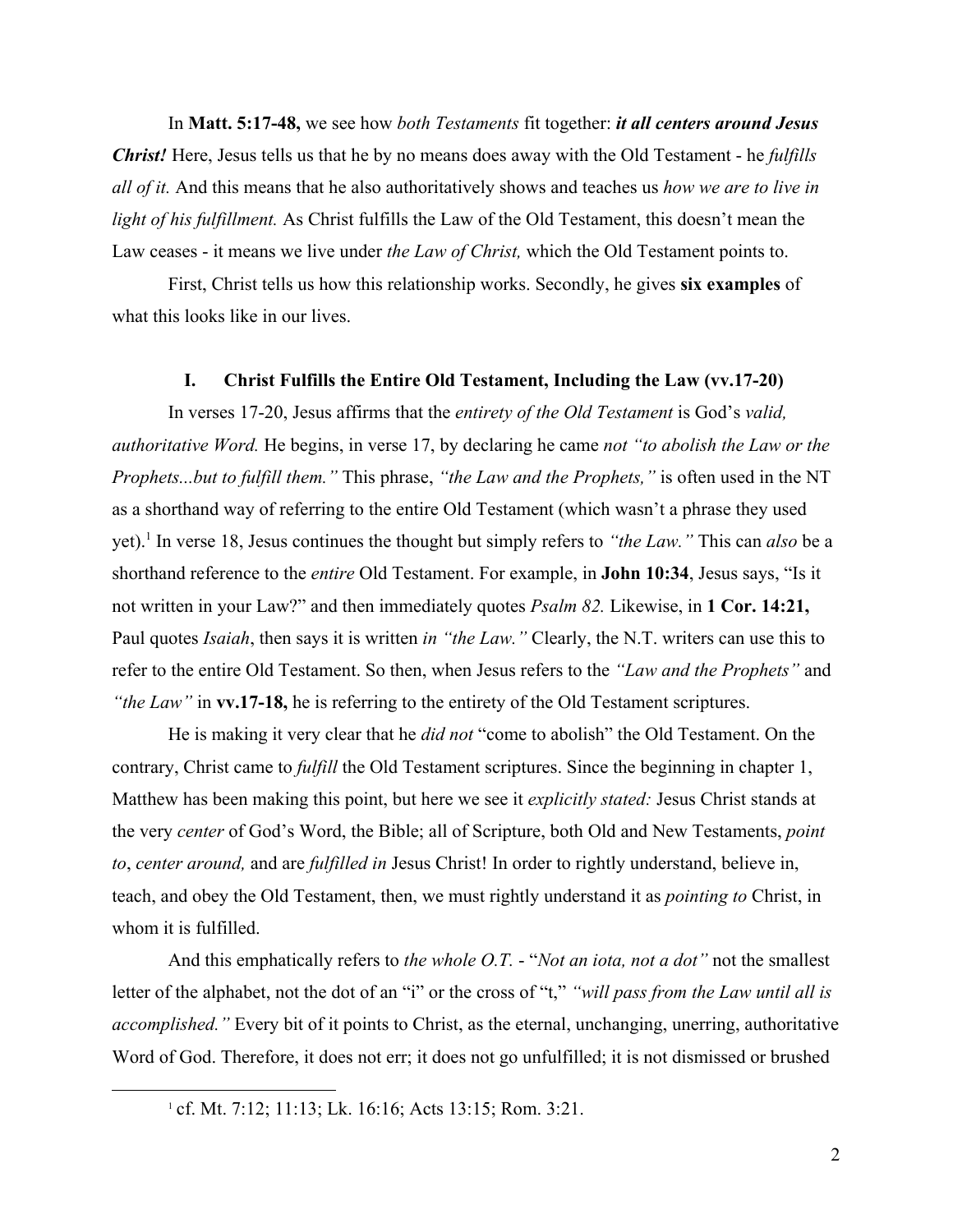under the rug - *it is an important part of GOd's revelation to us and the unfolding of redemption!* And it all hinges on the person, life, teaching, work, death, resurrection, ascension, and second coming of Jesus Christ! Some of the Old Testament scriptures have already been fulfilled, some are being fulfilled, and some will be in the future - yet we can rest assured, *all of God's Word will be fulfilled in Christ!*

The life, gospel ministry, and teachings of Christ do not *undermine* or *go against* the Old Testament scriptures, laws, or prophecies; he is not deviating from what God had previously revealed. This means we cannot say, "Moral obedience is just an Old Testament thing; if we say that there are moral requirements and rules, then that's just legalism!" No, that is emphatically *not* what Christ says. The gospel is not a removal of all moral commands. Nor can we, as Christians, consider the Old Testament irrelevant or misguided; it is the *infallible, authoritative Word of God!* How long does it's authority continue as valid? *"Until heaven and earth pass away"* **(v.18).** This is why it is still essential and important for us to read, teach, preach on, and understand the Old Testament. We cannot dismiss or ignore it; it is not irrelevant for our lives or less important for us as believers. And we see its importance and purpose *as we see how it points to Christ and is fulfilled in Him; we must read the O.T. as centered around Christ and His gospel.*

And that means that in order for us to rightly understand *what the O.T. means* and *how it applies to us today,* we must rightly understand *how exactly each part points to and is fulfilled in Christ.*

This means that *the Law*, including the Law of Moses and the Old Covenant commands from God, also point to Christ and are fulfilled in Him. As we later see in **Matt. 11:13,** *"all the Prophets and the Law prophesied."* The Law itself, including the moral commands of God to Israel, *point to* Christ as well. THis means we can only fully understand the Law by seeing it in relation to Jesus; and our relationship to it must be understood in terms of our living *after* its fulfillment in Christ.

What, then, is our relationship to the Old Testament in light of Christ's fulfillment? Does this mean that Christ *does away* with the Law altogether? Does this mean the Law was wrong and he has come to *fix it?* Not at all; as he says, "*Therefore, whoever relaxes one of the least of these commandments and teaches others to do the same will be called least in the Kingdom of heaven, but whoever does them and teaches them will be called great in the kingdom of heaven."*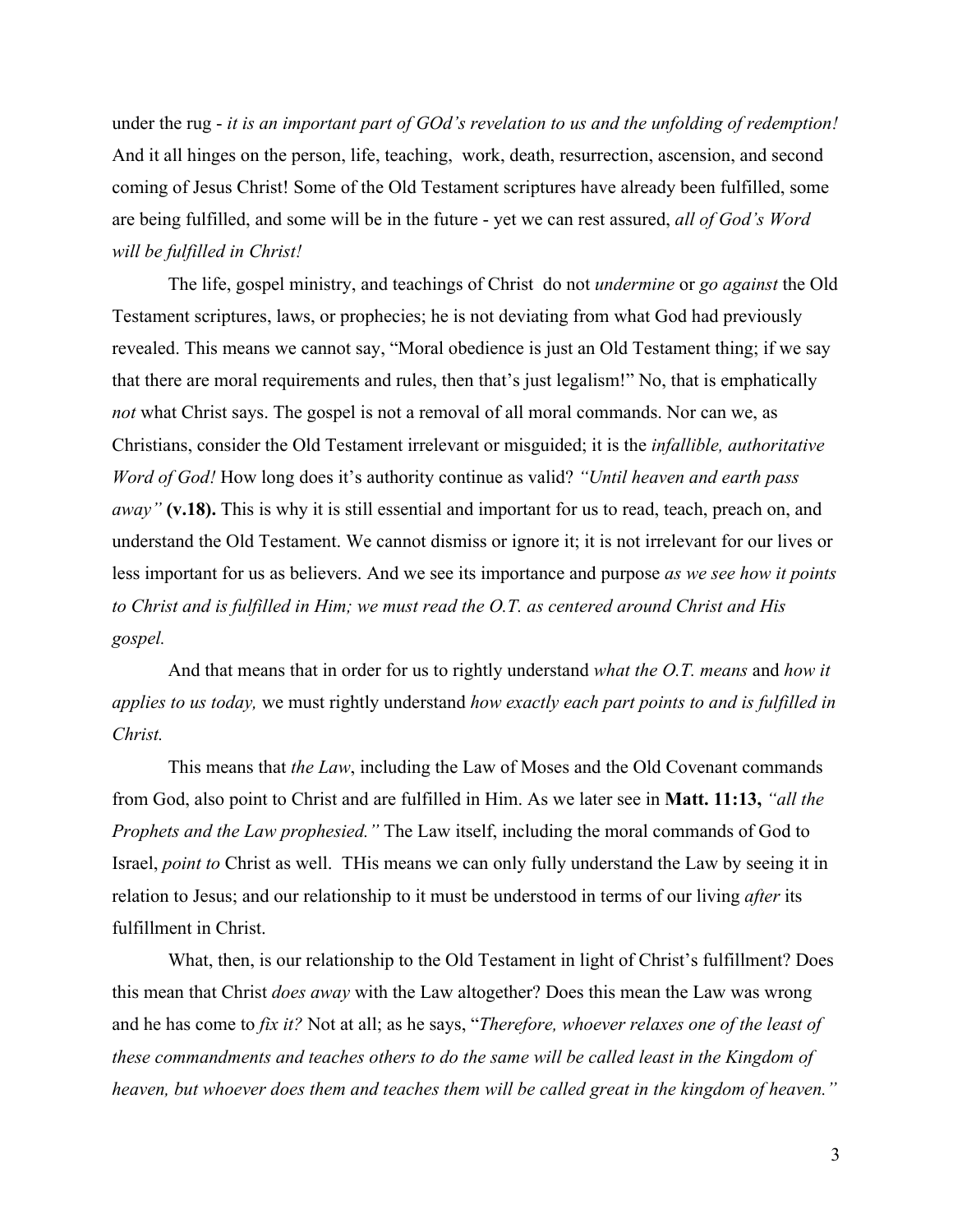We must still obey. But how? By *putting ourselves back under the Law of Moses? NO*. We do not obey as *those under the Old Covenant Law.* After all, *Christ has fulfilled the Old Covenant; Christ fulfilled the Law of Moses!* As his people, we are not under that covenant or Law anymore. We still obey the Old Testament laws and commands, *but we do not obey in the same way as those who were under that law;* we obey as *those who are in the Law and Covenant of Christ,* understanding that Christ has fulfilled them.

For example, we can look at the Sacrificial system: God gave Israel many laws and commands about how to offer sacrifices, so that blood was shed to atone for sins. People were commanded to follow strict rules about *what, when, and where* to sacrifice. But the point was never the *blood of a lamb* could actually atone for our sin. Rather, it all points to Jesus, the true Lamb of God, who died as a sacrifice and rose again to *make atonement for sin, once and for all!* So then, we do not obey the Law by going out and slaughtering a lamb at the temple; but we *do* obey by realizing that Christ, the true lamb of God, has provided the true sacrifice for our sins, once and for all! We obey by *trusting and believing in the gospel.*

But in what way do the seemingly "moral commands" of the Law, such as the Ten Commandments or prescriptions in Deuteronomy, *point to* and find *fulfillment in* Christ? Moral commands in the Old Testament point us to the *righteousness of God* and the *moral perfection* such righteousness demands. And Christ fulfills these, in part, by *living out moral perfection;* He never sinned, and he *perfectly obeyed and fulfilled the demands of the Law*. Furthermore, his *life and teachings* reveal *the righteousness of God* that the Law points us to, and what *moral righteousness* looks like for us, this side of Christ. Jesus *lives out* and *authoritatively declares* the true righteousness of God that the Law points to. Therefore, he commands us to *obey the Law* by obeying in light of *Christ's fulfillment of it, which reveals the true righteousness of God that we are commanded to strive after, imitate, and obey.*

In **v.20,** Christ contrasts our righteousness with the "righteousness" of the scribes and pharisees. They were seen by others in their day as very righteous in their acts; they meticulously followed and taught on the Law of God; and yet, they did so in very *legalistic ways.* They added their own traditions to the Law; they changed what the law demanded to their own benefit, and raised their own traditions to the same authority as God's word. They hypocritically claimed to be righteous, and yet, *no one could live up to God's Law.* After all, Jesus makes clear in **v.48:** "*You therefore must be perfect, as your heavenly Father is perfect.*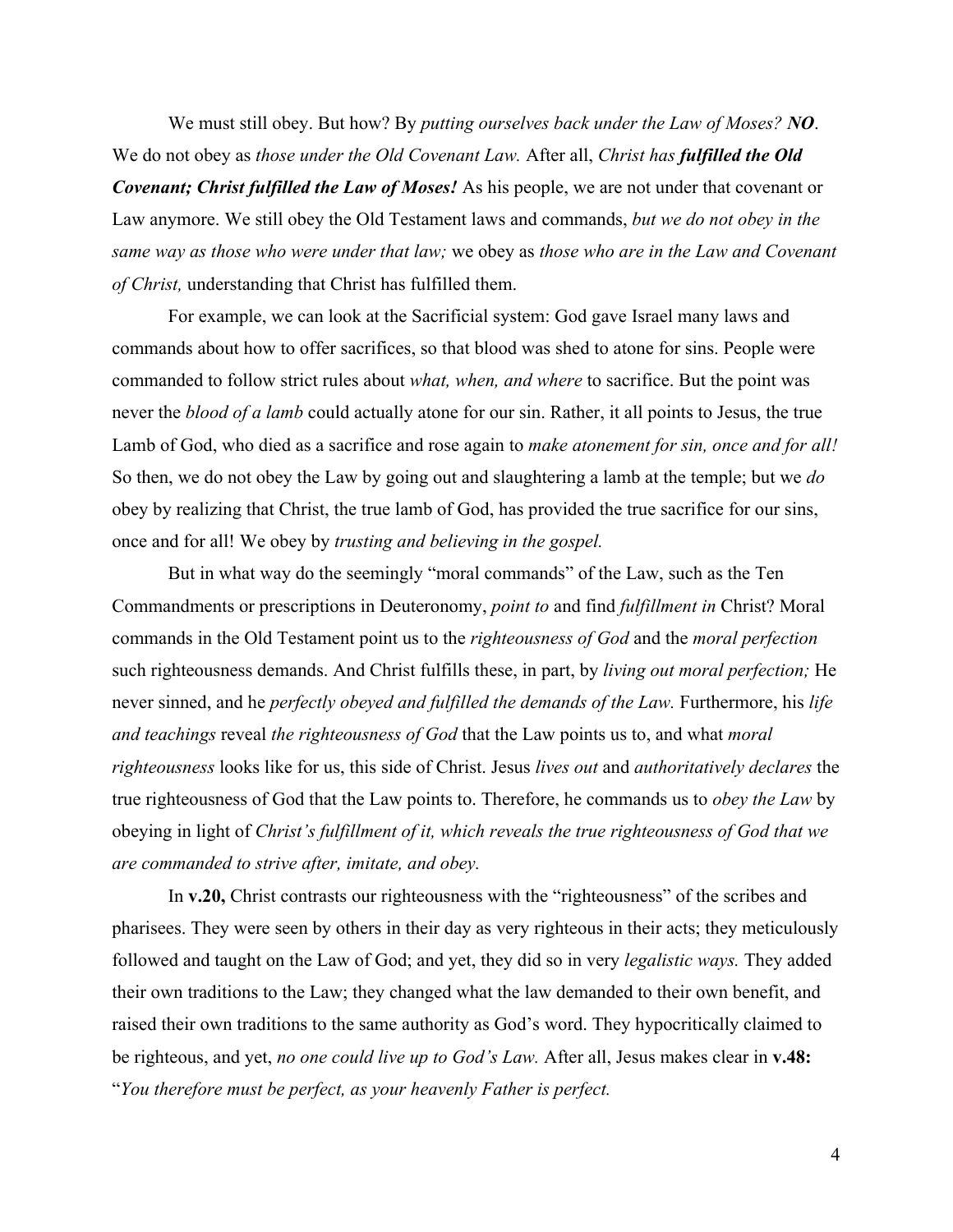No, our only hope for *righteousness* is the *righteousness of Christ* that we receive by grace through faith in Him alone! Christ fulfilled the Law on our behalf; whoever trusts in Christ alone will be saved! To trust in the life, death, and resurrection of Christ in our place means we are trusting that *he alone is truly righteous,* and that though we are *sinners,* God declares *the righteousness of CHrist* to be our own! This is the good news of the gospel, and it is absolutely *crucial* that we first understand how **Jesus fulfills the Old Testament, including the law, in his life and work** *on our behalf.* The righteousness of God is perfectly revealed and fulfilled in the life of Christ! If we are in Christ by faith, we are declared righteous by grace! So this emphatically means *we do not* obey in such a way to *earn our own righteousness or salvation.* Our righteousness and salvation depends on the finish work of *Christ's fulfillment.*

And yet, as we've just seen, we are still commanded to *obey.* So what, then, does it practically look like to obey the Law *this side of the coming of Christ?*

Thankfully, Christ immediately gives us *six examples:*

# **II. Christ Commands Us to Be Righteous (vv. 21-48)**

We must look to the teachings of Christ to know what it means to *obey God* and *live according to his righteousness* now that Christ has come. But that might leave us scratching our heads a bit. *What does this look like in real life? What does it mean for me to obey God and live a righteous life today?* Jesus gives us **six examples** in **vv.21-48.** And these are nothing less than *basic fundamentals of Christian discipleship.*

So let us take a brief look at each of these examples:

# **1. We must avoid unrighteous anger (vv.21-26)**

In **v. 21,** Jesus quotes the **Ten Commandments,** "*You have heard that it was said to those of old, 'You shall not murder,"* and the Law's punishment for murder in **Deut. 5:18,** *"and whoever murders will be liable to judgment."*

Then, in verse 22, Jesus tells us *what that law points us to:* not just that it's wrong to murder (which it definitely is!), but that the *heart problem that would lead us to even consider murder* is evil and unrighteous. Jesus deals with the *anger of our hearts.* He says that *"everyone who is angry with his brother"* or *"insults his brother"* will be liable to judgment; no, we will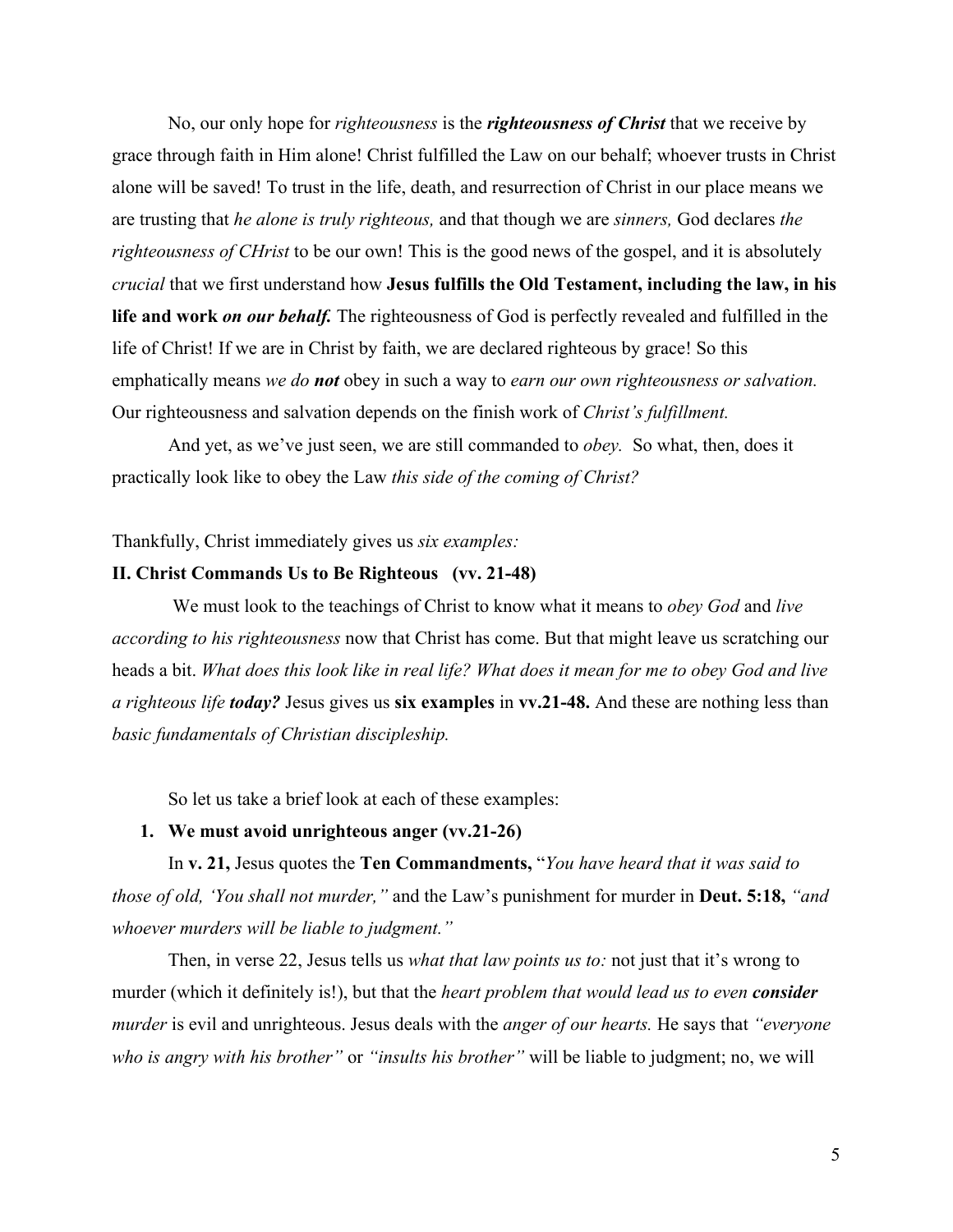not be put in jail by a human court for such things, *but we will stand before the judgment of God for such sins!* The righteousness of God *condemns hate;* a *hateful heart* is a *murderous heart.*

We must *put away unrighteous anger*. Yes, there are forms of *righteous anger,* which Christ himself displays at times; righteous anger anger is kindled against injustice and evil, for example. Yet we are so easily prone to fall into *unrighteous anger,* fueled by our own sense of pride, selfishness, or malice. We cannot be a people given to *outbursts of anger and yelling;* we cannot *tear one another down,* either to their face or behind their back. Even for us to *think angrily about someone, wish their demise, or desire harm* to come to them, physically or otherwise - all such thoughts are *sin,* worthy of Hell.

Instead, we're called to be people of *love.* We must *forgive* those who wrong us. We must not get angry at someone for disagreeing with, slighting, or offending us. We must *confess* and *repent of* our unrighteous anger. Indeed, we must *acknowledge and confess* the ways that *we have wronged others, causing them to be angry with us, and we must be reconciled with them, as* **vv.23-25** make clear.

And this should especially be true among fellow Christians and church members, shouldn't it? After all, Christ uses the word "brother," as in, "fellow disciple," and uses the analogy of *corporate worship* at the temple - in our setting, parallel to *corporate worship* on Sunday, like this morning. If we are going about the act of worshipping God, and the Lord convicts us of *unrighteous anger* lingering in our hearts or in our relationship with someone, we must *immediately deal with it, confess, forgive, and seek reconciliation.*

Next...

#### **2. We must not be lustful (vv.27-30)**

Again, Jesus quotes the Ten Commandments (**Ex. 20:14)**, then shows us the *righteous heart and intentions* the Law points to. *"You have heard that it was said, 'You shall not commit adultery.' But I say to you that everyone who looks at a woman with lustful intent has already committed adultery with her in his heart"* (**vv.27-28).** Jesus affirms that *adultery* - the act of cheating on a spouse, being maritally unfaithful, or even pre-marital sex - is **evil.** That statement alone is controversial in our immoral culture today and needs to be boldly underscored by all true believers. But we cannot stop there: Jesus says that *the very heart, attitudes, and desires* that *lead to adultery* are *sinful and evil.* He condemns the *lust of the heart, eye, and flesh.* To harbor lustful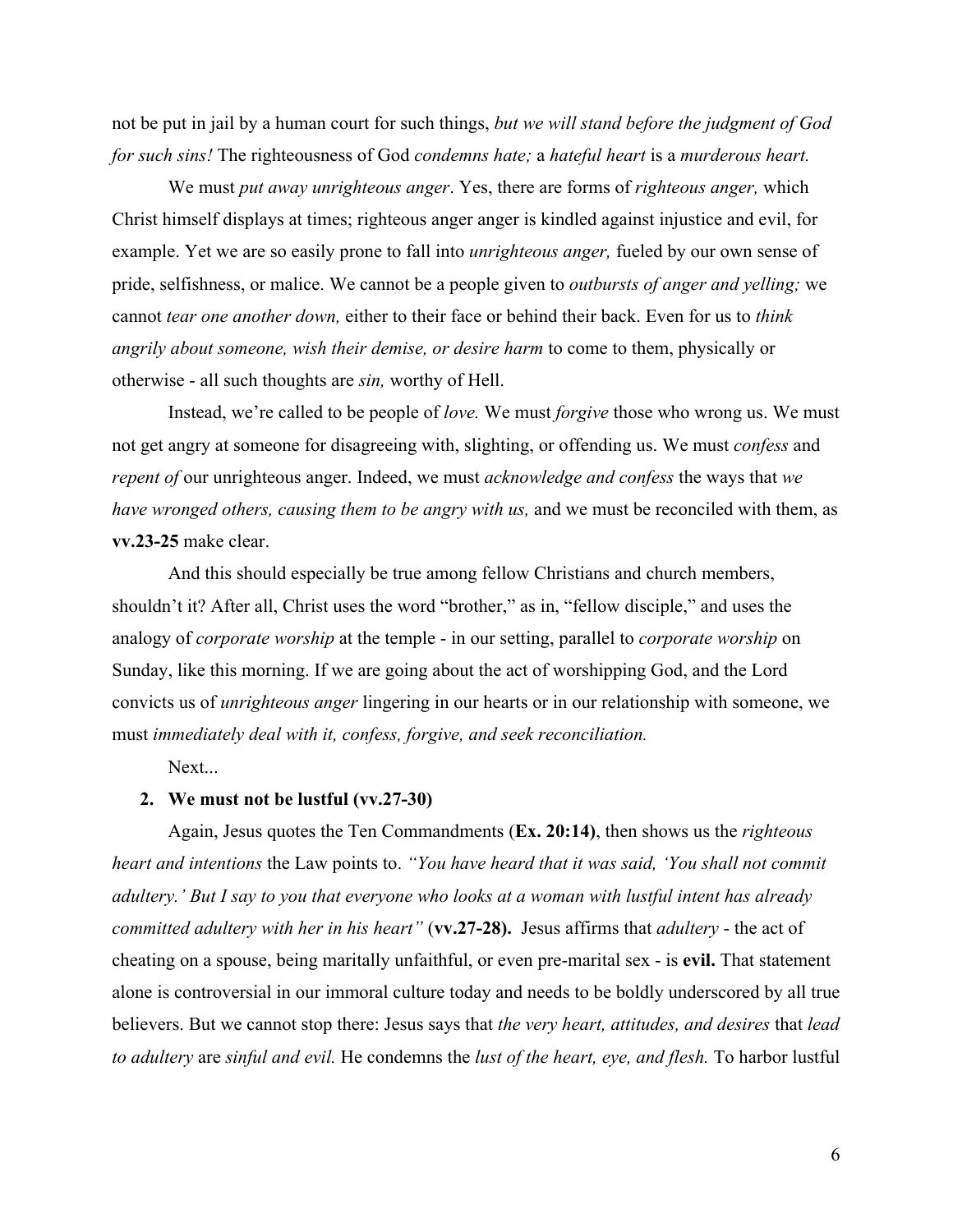thoughts, desires, and fantasies in our hearts is to *commit adultery* in our hearts; and though no one else may know, *God knows, and will hold us to account.*

We live in a day and age where *sexual immorality runs rampant* and is even praised. Not only that, but it has become so much harder to fight against and avoid lustful thoughts, desires, and actions. Modesty is ridiculed. Risque advertisements abound. Yet far worse, *access to pornography* is far more accessible than it ever has been - right on our phones, tablets, and computers. And the culture all around us tells us to justify and accept it.

Yet we cannot be fooled! Such thoughts and desires are the heart that leads to *adultery*  such desires *ruin ourselves, marriages, and families.* Lust *powerfully corrupts, twists, and blinds our hearts -* Jesus *twice* uses provocative imagery here to show lust *pulling our "whole body finto] Hell"* (**vv.29-30**). The language he uses for what our response should be is just as provocative: *"If your right eye causes you to sin, tear it out… And if your right hand causes you to sin, cut it off…."* He uses hyperbole and exaggeration, but the point is clear and still stands: *we must take our sin seriously, and even go to drastic measure to repent, cut sin out of our lives, and resist temptation.* And we must *especially* take serious, sometimes even drastic, measures in guarding our hearts from lust. Maybe that starts with confessing temptations, or addictions, in your life with another trusted believer. Maybe it means avoiding certain shows or movies; or putting accountability software on our phones and computers to minimize temptation and provide safeguards, lest we fall.

Taking our sin and temptations seriously is not shameful; *it is absolutely necessary,* for the sake of our souls.

Likewise,

#### **3. We must be faithful in marriage (vv.31-32)**

Divorce is not an option for Christians; we must fight for marital faithfulness. Jesus quotes **Deut. 24:1,** *"Whoever divorces his wife, let him give her a certificate of divorce."* In that verse, Moses was *not* saying that divorce is ok or that God condoned it. Instead, it was acknowledging that there would be sinful people with sinful hearts who would commit adultery or issue divorces. Deut. 24, then, provides *regulations* for dealing with divorce; it does not approve of it. By Jesus's day, however, Jewish tradition had turned it into a moral allowance, so that a version of "no-fault divorce" was tolerated in the religious culture. In verse 32, Jesus makes clear that *this is not acceptable* in the sight of God. To divorce and remarry is to *commit*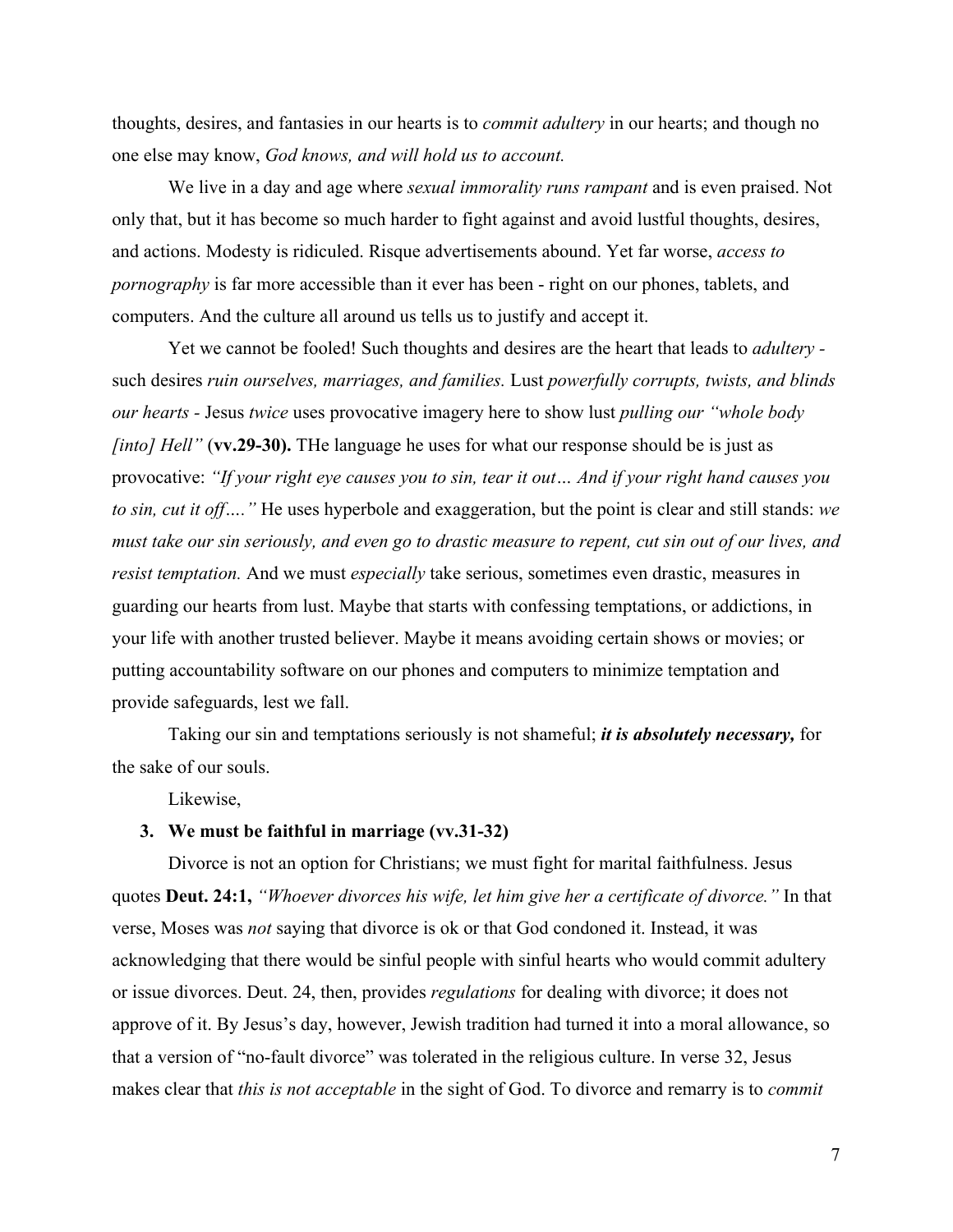*adultery,* for a certificate does not terminate the marriage, but *the act of unfaithfulness does.* This is why Jesus qualifies, *"except on the ground of sexual immorality."*

In our context, "no fault divorce" has wreaked havoc on countless lives, marriages, and families. I'm sure every one of us has loved ones who have been affected by divorce in one way or another. Because of this, I want to spend more time and address the issue more pastorally; but because of time, we're going to wait until it's brought up again in our sermon series, in **Matt. 19.** For now, let us simply commit to *upholding and fighting for marital faithfulness in every respect.*

Next,

## **4. We must be honest and trustworthy (vv.33-37)**

In v.33, Jesus gives a general paraphrase of several Old Testament verses rather than quoting one. But his response, in verses 34-36, deals with the way such commands and the act of "swearing oaths'' had been grossly mistreated by Jewish teachers. They devised many arbitrary lines of what oaths were "binding" and what were not; if it wasn't binding, they taught, then one was free to break his word; if he wanted to show he was *really* serious, he could swear by something more closely tied to God. But Jesus points out that *all such swearing is meaningless and deceitful.* We should not *swear falsely,* which is to *intentionally deceive* someone else and lie. Nor should we swear and take oaths and consequently take the name of the Lord in vain, which is blasphemous. If this is the case, Jesus says, we should do away with oaths altogether!

THe point of the Law is that we must be *honest people that tell the truth.* We should not lie or intentionally deceive. To make distinctions to ourselves and say, "Well, it's *partly true,* or simply not the *whole truth,* or only a *white* lie…" such thoughts are the same as the Pharisees; it is *lying and deceitful.* Instead, we must be *characterized by honesty and trustworthiness.* If this is true of us, then *oaths are not needed!* Our word must be honorable, and we shouldn't even need to convince someone. We should simply let our "yes be yes and our no be no." Simply *be honest and trustworthy.*

### **5. We must not be vengeful (vv.38-42)**

In v.38, Jesus quotes **Ex. 21:24,** among other passages: *"An eye for an eye and a tooth for a tooth."* This was a law giving the parameters for *justice* law courts; if someone took out your eye, it isn't just for the punishment to be death. But Jewish tradition took this to *condone* a personal spirit of *vengeance* and *retaliation.* Jesus *refutes* such an understanding. In four drastic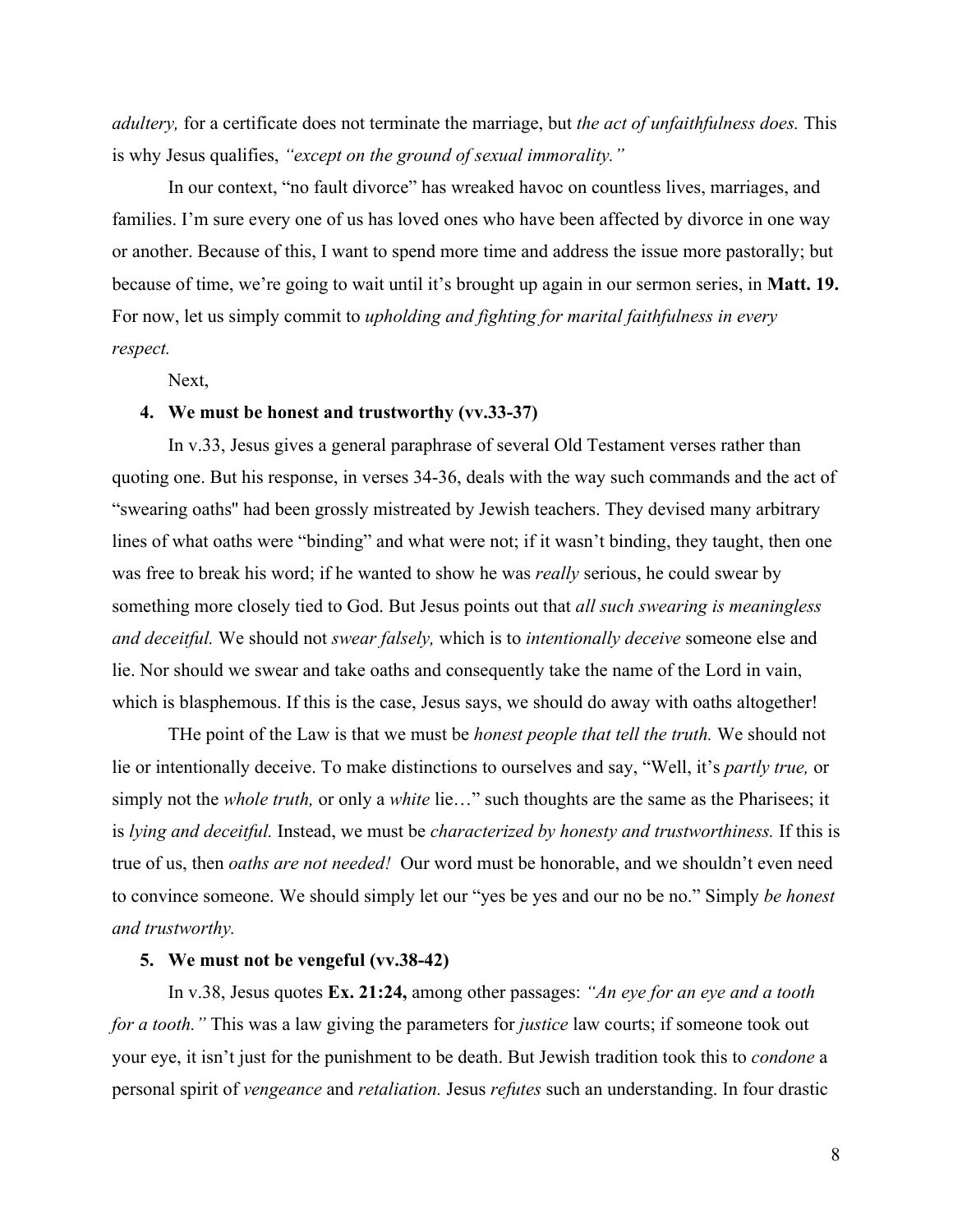illustrations, in vv.39-42, he makes clear that we, as believers, cannot *retaliate* when we suffer evil, but instead must *patiently endure it and respond in love.* This does not mean we are to be *naively trampled upon,* nor that we are meant to obey each illustration literally in every circumstance. But it *does* mean that we *cannot seek revenge.* If someone sins against us, *we cannot sin back against them*; saying, "He started it!" will not hold up before the throne of God.

Brothers and sisters, we will be wronged and sinned against; we will suffer injustice. But we *cannot* take matters into our own hands; we must trust the Lord. We *cannot* give in to a vengeful spirit; we must forgive that person and love them. We cannot say, "I hope they get what they deserve!" We who have been forgiven much must be quick to forgive.

Likewise,

# **6. We must love our enemies (vv.43-47)**

In verse 43, Jesus does not quote scripture, but rather a *distorted interpretation* of scripture: *"You shall love your neighbor and hate your enemy."* THe Bible doesn't say that; instead, simply *"Love your neighbor"* (Lev. 19:18). The following verses make clear that this means we must love *everyone, even our enemies and those that hate and persecute us.* As the parable of the good samaritan makes clear, *everyone is our neighbor, even our enemies.* And so, we must be people that *truly love our neighbor, our fellow human being, even when it is* difficult, when they do us wrong, and when they hate and persecute us. After all, God loved us when we were his enemies and sent his own Son to die in our place and save us. How much more, then, should we love *our* enemies? And it will not do to simply say with our lips, "I love them," or "I forgive them," but harbor bitterness in our hearts. Let us *pray* for our enemies, that we might truly love them and seek their good, even from above.

As we march through Christ's commands, they cut us to the heart, don't they? By the end, surely each of us have been convicted of sin lurks in our hearts and lives. As the last verse summarizes: *"You therefore must be perfect, as your heavenly Father is perfect."* THe perfect *righteousness of God* is the standard; *none of us* have lived up to it. As we rightly feel conviction for our sin, *let us repent of it* and *turn to the cross of Christ,* trusting that *he fulfilled the Law on our behalf and took GOd's judgment and wrath* against our sin *upon himself!* We trust in Christ, believing we will stand before the Lord *righteous* in his sight because of the life, death, and resurrection of our Lord and Savior, Jesus Christ!